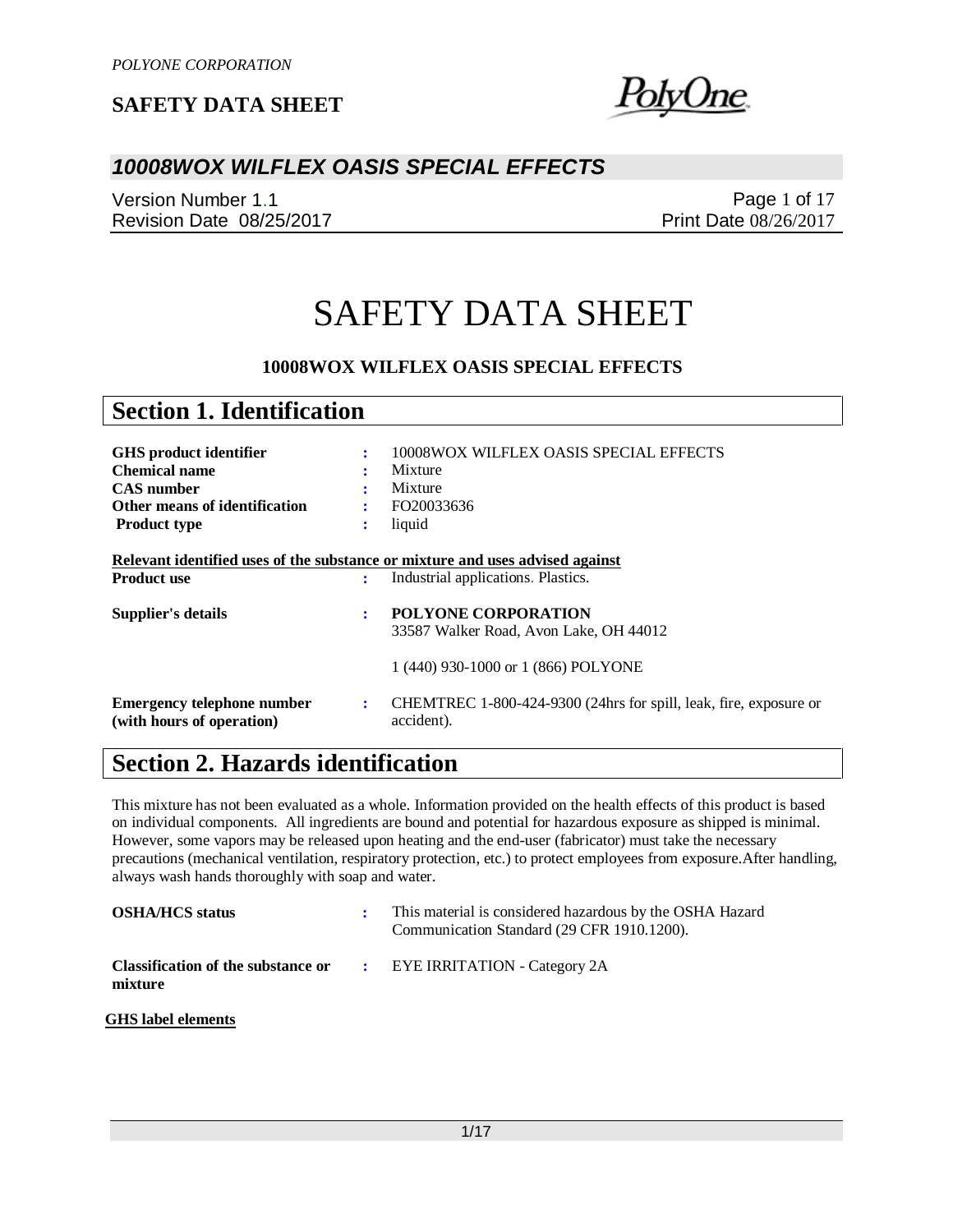

## *10008WOX WILFLEX OASIS SPECIAL EFFECTS*

Version Number 1.1 Revision Date 08/25/2017

Page 2 of 17 Print Date 08/26/2017

| <b>Hazard</b> pictograms           | ÷      |                                                                                                                           |
|------------------------------------|--------|---------------------------------------------------------------------------------------------------------------------------|
| Signal word                        | ÷      | Warning                                                                                                                   |
| <b>Hazard statements</b>           | ÷      | Causes serious eye irritation.                                                                                            |
| <b>Precautionary statements</b>    |        |                                                                                                                           |
| General                            | ٠<br>٠ | Not applicable.                                                                                                           |
| <b>Prevention</b>                  | ÷      | Wear eye or face protection. Wash hands thoroughly after handling.                                                        |
| <b>Response</b>                    | ÷      | IF IN EYES: Rinse cautiously with water for several minutes.                                                              |
|                                    |        | Remove contact lenses, if present and easy to do. Continue rinsing. If<br>eye irritation persists: Get medical attention. |
| <b>Storage</b>                     | ÷      | Not applicable.                                                                                                           |
| <b>Disposal</b>                    | ٠      | Not applicable.                                                                                                           |
| <b>Supplemental label elements</b> |        | None known.                                                                                                               |
| Hazards not otherwise classified   |        | None known.                                                                                                               |

## **Section 3. Composition/information on ingredients**

**Substance/mixture :** Mixture **Chemical name :** Mixture **Other means of identification :** FO20033636

**CAS number/other identifiers**

| <b>Ingredient name</b>       | $\frac{6}{9}$ | <b>CAS</b> number |
|------------------------------|---------------|-------------------|
| <b>Chlorinated Paraffins</b> | $10 - 30$     | 63449-39-8        |
|                              |               |                   |
|                              |               |                   |
| Urea                         | $5 - 10$      | $57-13-6$         |
|                              |               |                   |
|                              |               |                   |
| 1,2-Propanediol              | $1 - 5$       | $57 - 55 - 6$     |
|                              |               |                   |
|                              |               |                   |

Any concentration shown as a range is to protect confidentiality or is due to batch variation.

**There are no additional ingredients present which, within the current knowledge of the supplier and in the concentrations applicable, are classified as hazardous to health or the environment and hence require reporting in this section.**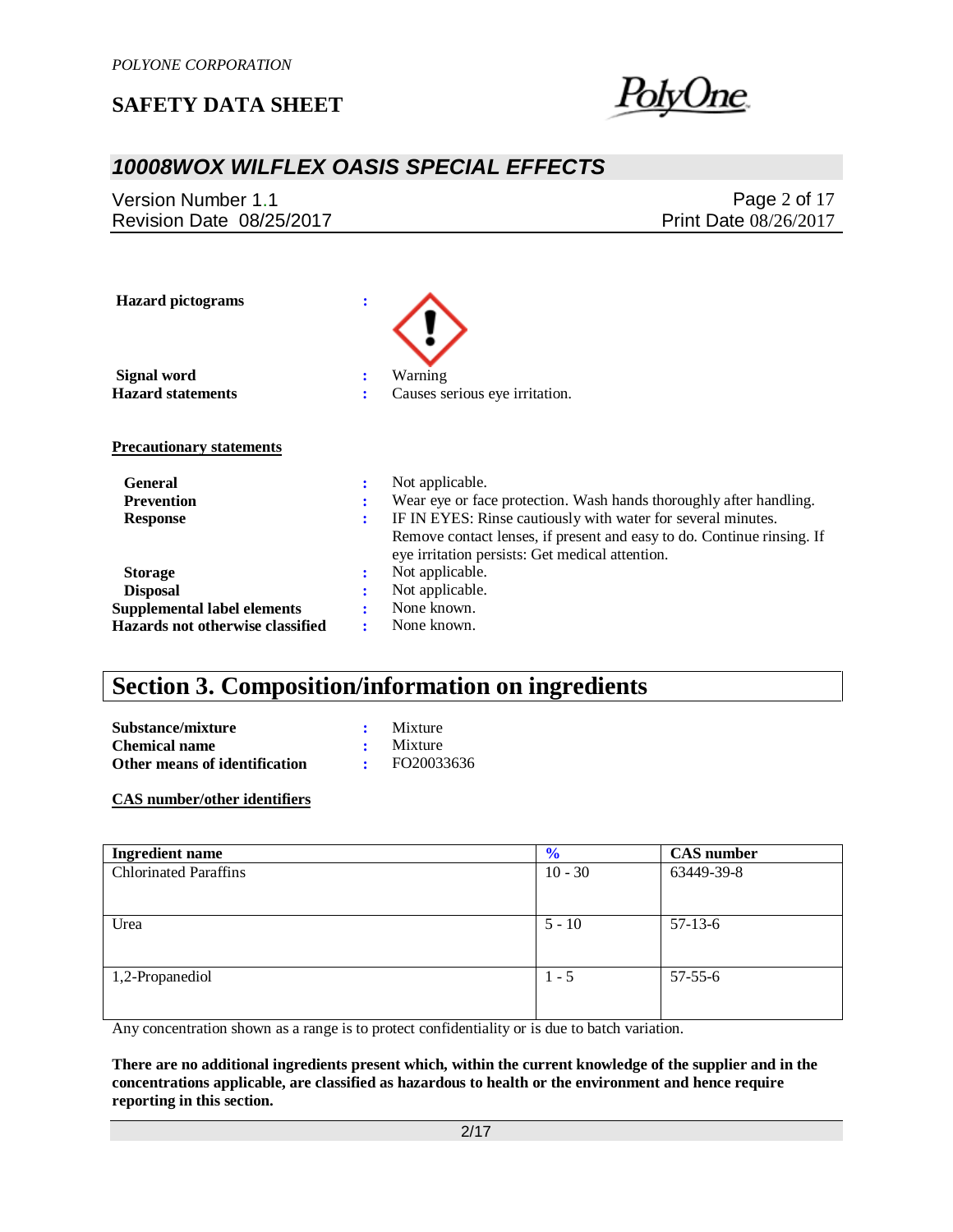<u>PolyOne</u>

## *10008WOX WILFLEX OASIS SPECIAL EFFECTS*

Version Number 1.1 Revision Date 08/25/2017

Page 3 of 17 Print Date 08/26/2017

**Occupational exposure limits, if available, are listed in Section 8.**

### **Section 4. First aid measures**

### **Description of necessary first aid measures**

| <b>Eye contact</b>  | ÷ | Immediately flush eyes with plenty of water, occasionally lifting the<br>upper and lower eyelids. Check for and remove any contact lenses.<br>Continue to rinse for at least 10 minutes. Get medical attention.                                                                                                                                                                                                                                                                                                                                                                                                                                                                                                                                                                                                                                                                                 |
|---------------------|---|-------------------------------------------------------------------------------------------------------------------------------------------------------------------------------------------------------------------------------------------------------------------------------------------------------------------------------------------------------------------------------------------------------------------------------------------------------------------------------------------------------------------------------------------------------------------------------------------------------------------------------------------------------------------------------------------------------------------------------------------------------------------------------------------------------------------------------------------------------------------------------------------------|
| <b>Inhalation</b>   | ÷ | Remove victim to fresh air and keep at rest in a position comfortable<br>for breathing. If not breathing, if breathing is irregular or if respiratory<br>arrest occurs, provide artificial respiration or oxygen by trained<br>personnel. It may be dangerous to the person providing aid to give<br>mouth-to-mouth resuscitation. Get medical attention if adverse health<br>effects persist or are severe. If unconscious, place in recovery position<br>and get medical attention immediately. Maintain an open airway.<br>Loosen tight clothing such as a collar, tie, belt or waistband. In case of<br>inhalation of decomposition products in a fire, symptoms may be<br>delayed. The exposed person may need to be kept under medical                                                                                                                                                    |
| <b>Skin contact</b> | ÷ | surveillance for 48 hours.<br>Flush contaminated skin with plenty of water. Remove contaminated<br>clothing and shoes. Get medical attention if symptoms occur. Wash                                                                                                                                                                                                                                                                                                                                                                                                                                                                                                                                                                                                                                                                                                                            |
| <b>Ingestion</b>    | ÷ | clothing before reuse. Clean shoes thoroughly before reuse.<br>Wash out mouth with water. Remove dentures if any. Remove victim<br>to fresh air and keep at rest in a position comfortable for breathing. If<br>material has been swallowed and the exposed person is conscious,<br>give small quantities of water to drink. Stop if the exposed person<br>feels sick as vomiting may be dangerous. Do not induce vomiting<br>unless directed to do so by medical personnel. If vomiting occurs, the<br>head should be kept low so that vomit does not enter the lungs. Get<br>medical attention if adverse health effects persist or are severe. Never<br>give anything by mouth to an unconscious person. If unconscious,<br>place in recovery position and get medical attention immediately.<br>Maintain an open airway. Loosen tight clothing such as a collar, tie,<br>belt or waistband. |

### **Most important symptoms/effects, acute and delayed**

#### **Potential acute health effects**

| Eve contact         | : Causes serious eye irritation.                    |
|---------------------|-----------------------------------------------------|
| <b>Inhalation</b>   | No known significant effects or critical hazards.   |
| <b>Skin contact</b> | : No known significant effects or critical hazards. |
| Ingestion           | : No known significant effects or critical hazards. |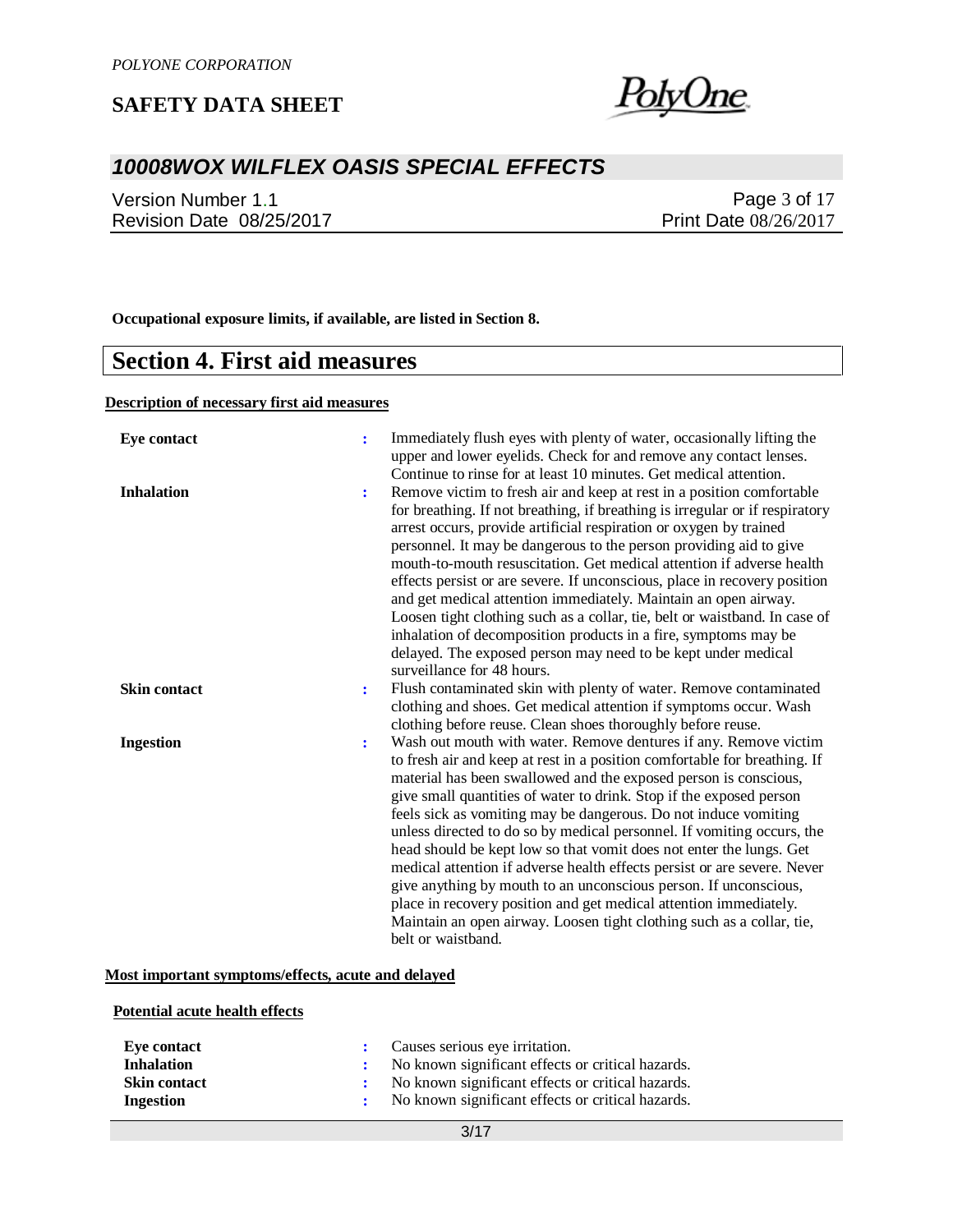

## *10008WOX WILFLEX OASIS SPECIAL EFFECTS*

Version Number 1.1 Revision Date 08/25/2017

Page 4 of 17 Print Date 08/26/2017

| Over-exposure signs/symptoms               |    |                                                                                                                                                                                |
|--------------------------------------------|----|--------------------------------------------------------------------------------------------------------------------------------------------------------------------------------|
| <b>Eye contact</b>                         | ÷  | Adverse symptoms may include the following:<br>pain or irritation<br>watering<br>redness                                                                                       |
| <b>Inhalation</b>                          |    | No specific data.                                                                                                                                                              |
| <b>Skin contact</b>                        | ÷  | No specific data.                                                                                                                                                              |
| <b>Ingestion</b>                           |    | No specific data.                                                                                                                                                              |
|                                            |    | Indication of immediate medical attention and special treatment needed, if necessary                                                                                           |
| Notes to physician                         |    | In case of inhalation of decomposition products in a fire, symptoms<br>may be delayed. The exposed person may need to be kept under<br>medical surveillance for 48 hours.      |
| <b>Specific treatments</b>                 |    | No specific treatment.                                                                                                                                                         |
| <b>Protection of first-aiders</b>          | ٠. | No action shall be taken involving any personal risk or without<br>suitable training. It may be dangerous to the person providing aid to<br>give mouth-to-mouth resuscitation. |
| See toxicological information (Section 11) |    |                                                                                                                                                                                |

# **Section 5. Firefighting measures**

### **Extinguishing media**

| Suitable extinguishing media<br>Unsuitable extinguishing media | ÷ | In case of fire, use water spray (fog), foam, dry chemical or $CO2$ .<br>None known.                                                                                                                                           |
|----------------------------------------------------------------|---|--------------------------------------------------------------------------------------------------------------------------------------------------------------------------------------------------------------------------------|
| Specific hazards arising from the<br>chemical                  | ÷ | In a fire or if heated, a pressure increase will occur and the container<br>may burst. Fire water contaminated with this material must be<br>contained and prevented from being discharged to any waterway,<br>sewer or drain. |
| <b>Hazardous thermal</b><br>decomposition products             | ÷ | Decomposition products may include the following materials:<br>carbon dioxide<br>carbon monoxide<br>nitrogen oxides<br>carbonyl halides                                                                                        |
| Special protective actions for fire-<br>fighters               | ÷ | Promptly isolate the scene by removing all persons from the vicinity<br>of the incident if there is a fire. No action shall be taken involving any<br>personal risk or without suitable training.                              |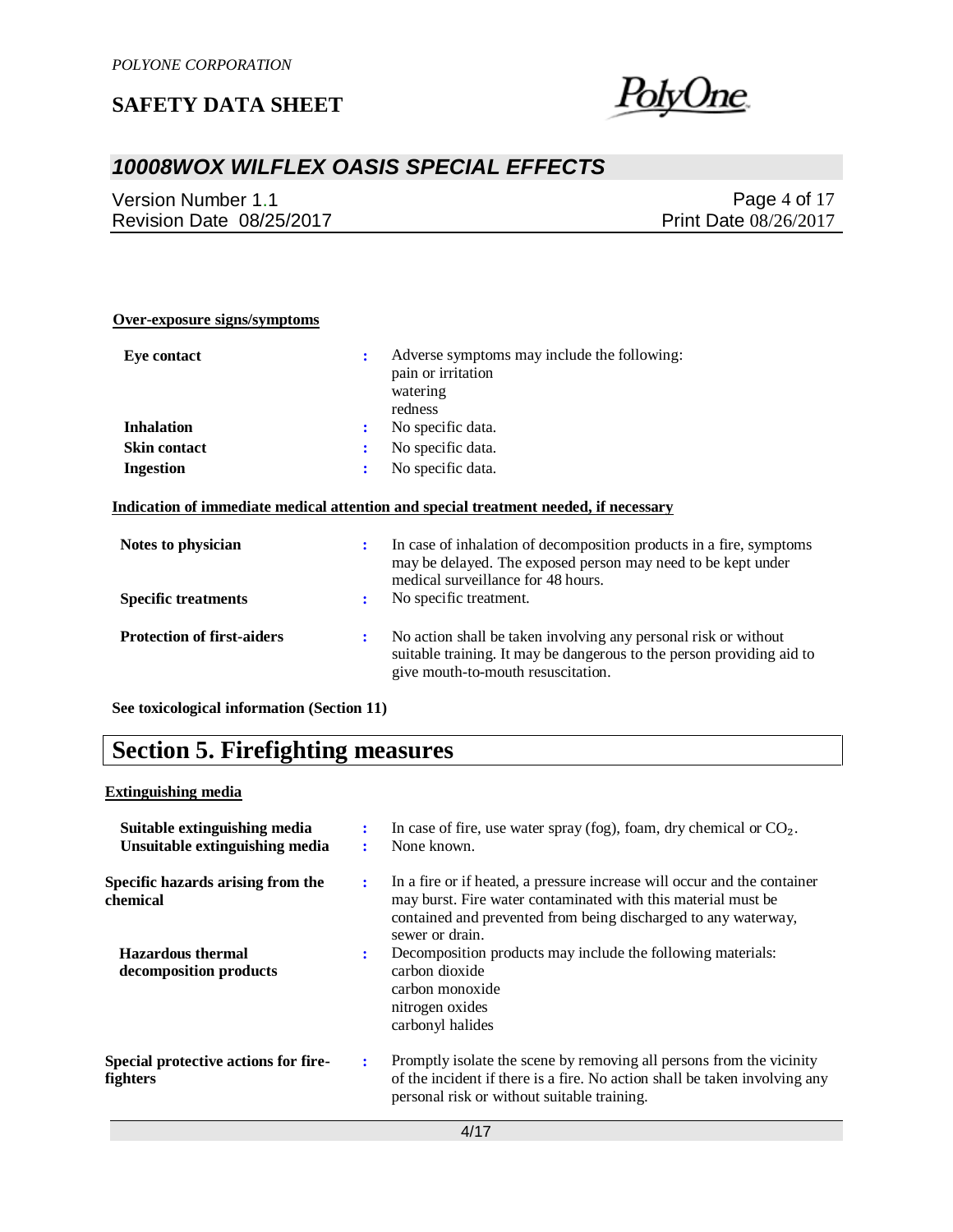

## *10008WOX WILFLEX OASIS SPECIAL EFFECTS*

Version Number 1.1 Revision Date 08/25/2017

Page 5 of 17 Print Date 08/26/2017

| Special protective equipment for | Fire-fighters should wear appropriate protective equipment and self- |
|----------------------------------|----------------------------------------------------------------------|
| fire-fighters                    | contained breathing apparatus (SCBA) with a full face-piece operated |
|                                  | in positive pressure mode.                                           |

# **Section 6. Accidental release measures**

#### **Personal precautions, protective equipment and emergency procedures**

| For non-emergency personnel<br>For emergency responders      | $\ddot{\cdot}$<br>$\ddot{\cdot}$ | No action shall be taken involving any personal risk or without<br>suitable training. Evacuate surrounding areas. Keep unnecessary and<br>unprotected personnel from entering. Do not touch or walk through<br>spilled material. Avoid breathing vapor or mist. Provide adequate<br>ventilation. Wear appropriate respirator when ventilation is<br>inadequate. Put on appropriate personal protective equipment.<br>If specialized clothing is required to deal with the spillage, take note<br>of any information in Section 8 on suitable and unsuitable materials.                                                                                                                                            |
|--------------------------------------------------------------|----------------------------------|-------------------------------------------------------------------------------------------------------------------------------------------------------------------------------------------------------------------------------------------------------------------------------------------------------------------------------------------------------------------------------------------------------------------------------------------------------------------------------------------------------------------------------------------------------------------------------------------------------------------------------------------------------------------------------------------------------------------|
|                                                              |                                  | See also the information in "For non-emergency personnel".                                                                                                                                                                                                                                                                                                                                                                                                                                                                                                                                                                                                                                                        |
| <b>Environmental precautions</b>                             | ÷                                | Avoid dispersal of spilled material and runoff and contact with soil,<br>waterways, drains and sewers. Inform the relevant authorities if the<br>product has caused environmental pollution (sewers, waterways, soil<br>or air). Water polluting material. May be harmful to the environment<br>if released in large quantities.                                                                                                                                                                                                                                                                                                                                                                                  |
| <b>Methods and materials for containment and cleaning up</b> |                                  |                                                                                                                                                                                                                                                                                                                                                                                                                                                                                                                                                                                                                                                                                                                   |
| <b>Small spill</b>                                           | $\ddot{\phantom{a}}$             | Stop leak if without risk. Move containers from spill area. Dilute with<br>water and mop up if water-soluble. Alternatively, or if water-<br>insoluble, absorb with an inert dry material and place in an appropriate<br>waste disposal container. Dispose of via a licensed waste disposal<br>contractor.                                                                                                                                                                                                                                                                                                                                                                                                        |
| Large spill                                                  | ፡                                | Stop leak if without risk. Move containers from spill area. Approach<br>release from upwind. Prevent entry into sewers, water courses,<br>basements or confined areas. Wash spillages into an effluent treatment<br>plant or proceed as follows. Contain and collect spillage with non-<br>combustible, absorbent material e.g. sand, earth, vermiculite or<br>diatomaceous earth and place in container for disposal according to<br>local regulations (see Section 13). Dispose of via a licensed waste<br>disposal contractor. Contaminated absorbent material may pose the<br>same hazard as the spilled product. Note: see Section 1 for emergency<br>contact information and Section 13 for waste disposal. |

# **Section 7. Handling and storage**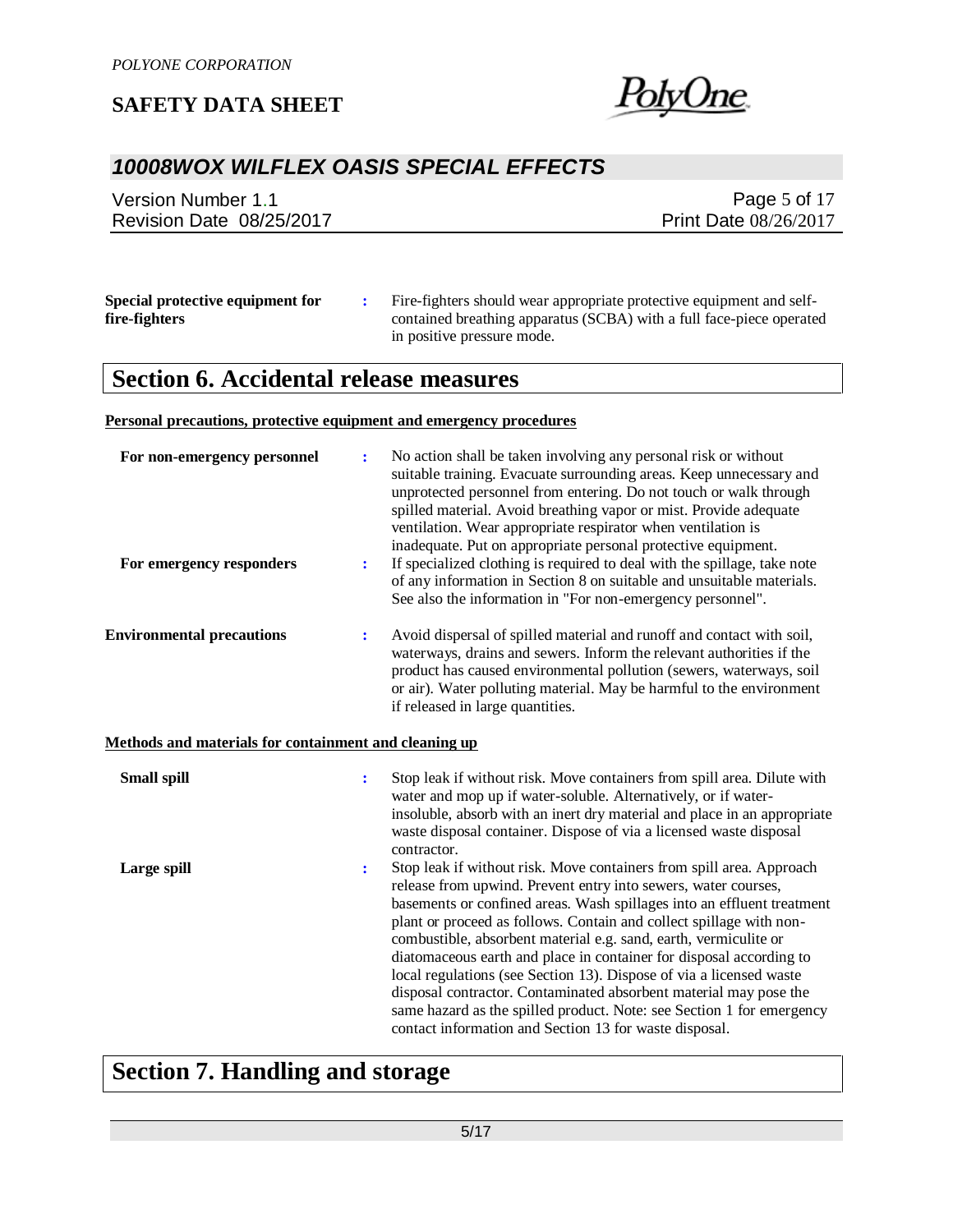

## *10008WOX WILFLEX OASIS SPECIAL EFFECTS*

| Version Number 1.1       | Page 6 of 17                 |
|--------------------------|------------------------------|
| Revision Date 08/25/2017 | <b>Print Date 08/26/2017</b> |

### **Precautions for safe handling**

| <b>Protective measures</b>                                      | ٠. | Put on appropriate personal protective equipment (see Section 8). Do<br>not ingest. Avoid contact with eyes, skin and clothing. Avoid<br>breathing vapor or mist. Avoid release to the environment. Keep in the<br>original container or an approved alternative made from a compatible<br>material, kept tightly closed when not in use. Empty containers retain<br>product residue and can be hazardous. Do not reuse container.                                                                             |
|-----------------------------------------------------------------|----|----------------------------------------------------------------------------------------------------------------------------------------------------------------------------------------------------------------------------------------------------------------------------------------------------------------------------------------------------------------------------------------------------------------------------------------------------------------------------------------------------------------|
| Advice on general occupational<br>hygiene                       | ÷  | Eating, drinking and smoking should be prohibited in areas where this<br>material is handled, stored and processed. Workers should wash hands<br>and face before eating, drinking and smoking. Remove contaminated<br>clothing and protective equipment before entering eating areas. See<br>also Section 8 for additional information on hygiene measures.                                                                                                                                                    |
| Conditions for safe storage,<br>including any incompatibilities | :  | Store in accordance with local regulations. Store in original container<br>protected from direct sunlight in a dry, cool and well-ventilated area,<br>away from incompatible materials (see Section 10) and food and<br>drink. Keep container tightly closed and sealed until ready for use.<br>Containers that have been opened must be carefully resealed and kept<br>upright to prevent leakage. Do not store in unlabeled containers. Use<br>appropriate containment to avoid environmental contamination. |

# **Section 8. Exposure controls/personal protection**

#### **Control parameters**

### **Occupational exposure limits**

| <b>Ingredient name</b>       | <b>Exposure limits</b>               |
|------------------------------|--------------------------------------|
| 1,2-Propanediol              | <b>AIHA WEEL (1999-01-01)</b>        |
|                              | Time Weighted Average (TWA) 10 mg/m3 |
|                              |                                      |
|                              |                                      |
| Urea                         | <b>AIHA WEEL (1999-01-01)</b>        |
|                              | Time Weighted Average (TWA) 10 mg/m3 |
|                              |                                      |
| <b>Chlorinated Paraffins</b> |                                      |
|                              |                                      |
|                              |                                      |
|                              |                                      |

**Appropriate engineering controls :** Good general ventilation should be sufficient to control worker exposure to airborne contaminants.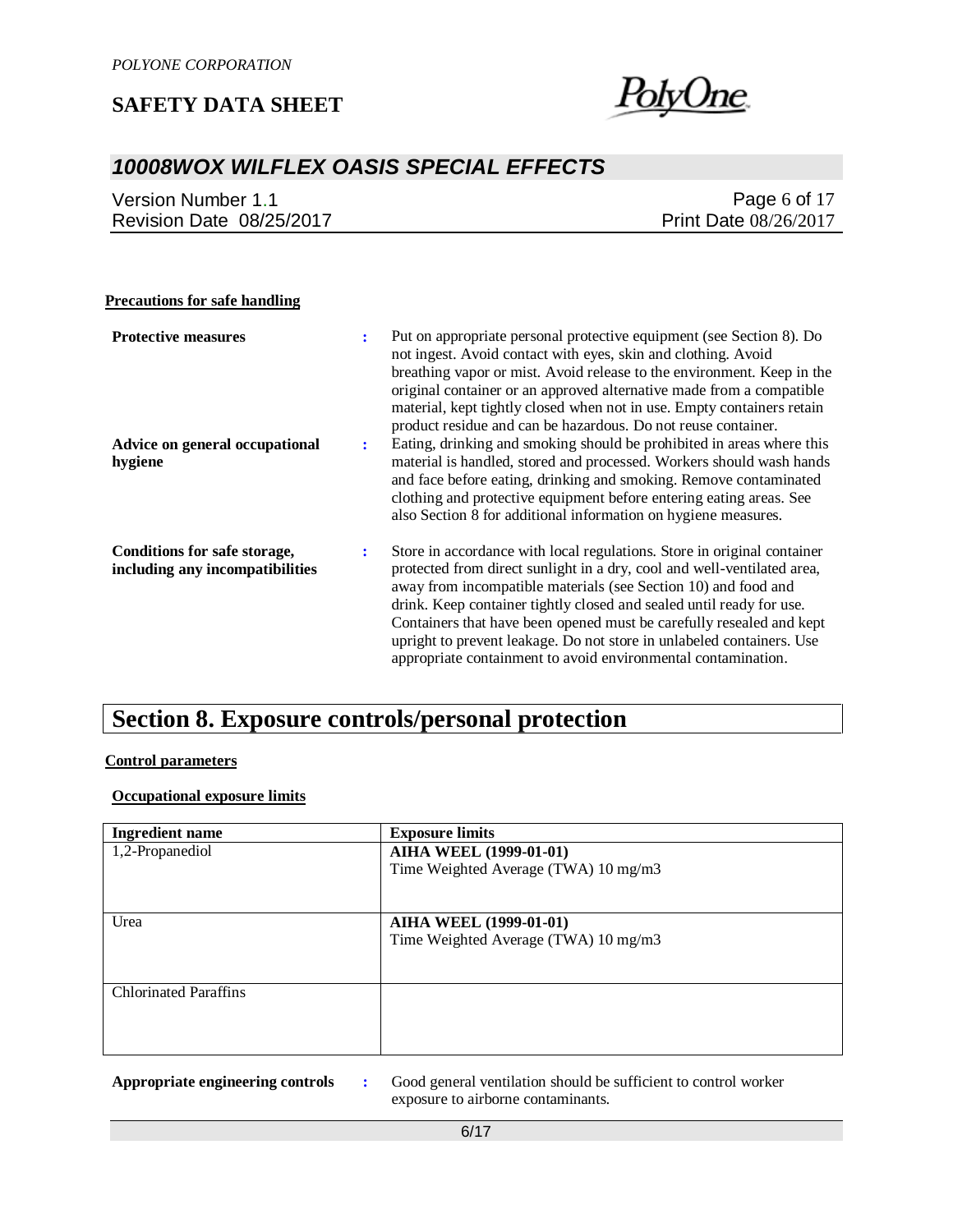

## *10008WOX WILFLEX OASIS SPECIAL EFFECTS*

| <b>Version Number 1.1</b>              | Page 7 of 17                                                                                                                                                                                                                                                                                                                                                                                                                                                                                                                                                                                                                                 |
|----------------------------------------|----------------------------------------------------------------------------------------------------------------------------------------------------------------------------------------------------------------------------------------------------------------------------------------------------------------------------------------------------------------------------------------------------------------------------------------------------------------------------------------------------------------------------------------------------------------------------------------------------------------------------------------------|
| Revision Date 08/25/2017               | Print Date 08/26/2017                                                                                                                                                                                                                                                                                                                                                                                                                                                                                                                                                                                                                        |
|                                        |                                                                                                                                                                                                                                                                                                                                                                                                                                                                                                                                                                                                                                              |
| <b>Environmental exposure controls</b> | Emissions from ventilation or work process equipment should be<br>$\ddot{\cdot}$<br>checked to ensure they comply with the requirements of<br>environmental protection legislation. In some cases, fume scrubbers,<br>filters or engineering modifications to the process equipment will be<br>necessary to reduce emissions to acceptable levels.                                                                                                                                                                                                                                                                                           |
| <b>Individual protection measures</b>  |                                                                                                                                                                                                                                                                                                                                                                                                                                                                                                                                                                                                                                              |
| <b>Hygiene</b> measures                | Wash hands, forearms and face thoroughly after handling chemical<br>$\ddot{\cdot}$<br>products, before eating, smoking and using the lavatory and at the end<br>of the working period. Appropriate techniques should be used to<br>remove potentially contaminated clothing. Wash contaminated<br>clothing before reusing. Ensure that eyewash stations and safety<br>showers are close to the workstation location.                                                                                                                                                                                                                         |
| <b>Eye/face protection</b>             | Safety eyewear complying with an approved standard should be used<br>$\ddot{\cdot}$<br>when a risk assessment indicates this is necessary to avoid exposure to<br>liquid splashes, mists, gases or dusts. If contact is possible, the<br>following protection should be worn, unless the assessment indicates a<br>higher degree of protection: chemical splash goggles.                                                                                                                                                                                                                                                                     |
| <b>Skin protection</b>                 |                                                                                                                                                                                                                                                                                                                                                                                                                                                                                                                                                                                                                                              |
| <b>Hand protection</b>                 | Chemical-resistant, impervious gloves complying with an approved<br>$\ddot{\cdot}$<br>standard should be worn at all times when handling chemical products<br>if a risk assessment indicates this is necessary. Considering the<br>parameters specified by the glove manufacturer, check during use that<br>the gloves are still retaining their protective properties. It should be<br>noted that the time to breakthrough for any glove material may be<br>different for different glove manufacturers. In the case of mixtures,<br>consisting of several substances, the protection time of the gloves<br>cannot be accurately estimated. |
| <b>Body protection</b>                 | Personal protective equipment for the body should be selected based<br>$\ddot{\cdot}$<br>on the task being performed and the risks involved and should be                                                                                                                                                                                                                                                                                                                                                                                                                                                                                    |
| Other skin protection                  | approved by a specialist before handling this product.<br>Appropriate footwear and any additional skin protection measures<br>$\ddot{\cdot}$<br>should be selected based on the task being performed and the risks<br>involved and should be approved by a specialist before handling this<br>product.                                                                                                                                                                                                                                                                                                                                       |
| <b>Respiratory protection</b>          | Based on the hazard and potential for exposure, select a respirator that<br>$\ddot{\cdot}$<br>meets the appropriate standard or certification. Respirators must be<br>used according to a respiratory protection program to ensure proper<br>fitting, training, and other important aspects of use.                                                                                                                                                                                                                                                                                                                                          |

# **Section 9. Physical and chemical properties**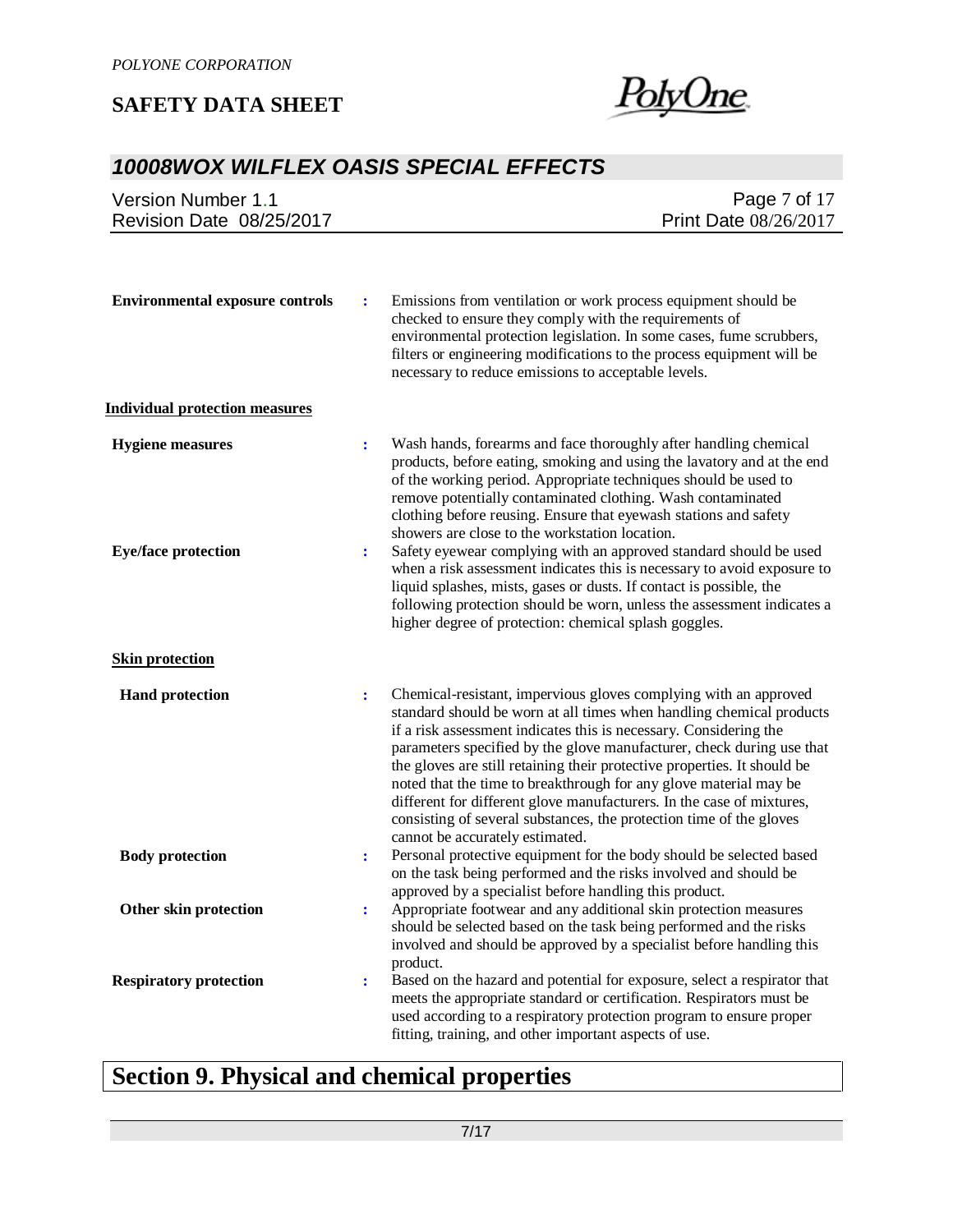

## *10008WOX WILFLEX OASIS SPECIAL EFFECTS*

Version Number 1.1 Revision Date 08/25/2017

Page 8 of 17 Print Date 08/26/2017

#### **Appearance**

| <b>Physical state</b>            |   | liquid [liquid]                |
|----------------------------------|---|--------------------------------|
| <b>Color</b>                     |   | <b>NO PIGMENT</b>              |
| Odor                             |   | Not available.                 |
| <b>Odor threshold</b>            |   | Not available.                 |
| pН                               |   | Not available.                 |
| <b>Melting point</b>             |   | Not available.                 |
| <b>Boiling point</b>             |   | Not available.                 |
| <b>Flash point</b>               | ÷ | Not available.                 |
| <b>Burning time</b>              |   | Not available.                 |
| <b>Burning rate</b>              |   | Not available.                 |
| <b>Evaporation rate</b>          |   | Not available.                 |
| <b>Flammability (solid, gas)</b> |   | Not available.                 |
| Lower and upper explosive        |   | <b>Lower:</b> Not available.   |
|                                  |   |                                |
| (flammable) limits               |   | <b>Upper:</b> Not available.   |
| Vapor pressure                   | ÷ | Not available.                 |
| Vapor density                    |   | Not available.                 |
| <b>Relative density</b>          |   | Not available.                 |
| <b>Solubility</b>                |   | Not available.                 |
| Solubility in water              |   | Not available.                 |
| <b>Partition coefficient: n-</b> | ÷ | Not available.                 |
| octanol/water                    |   |                                |
| <b>Auto-ignition temperature</b> | ÷ | Not available.                 |
| <b>Decomposition temperature</b> |   | Not available.                 |
| <b>SADT</b>                      |   | Not available.                 |
| <b>Viscosity</b>                 | ÷ | <b>Dynamic:</b> Not available. |

# **Section 10. Stability and reactivity**

| <b>Reactivity</b>                          | ٠ | No specific test data related to reactivity available for this product or<br>its ingredients.           |
|--------------------------------------------|---|---------------------------------------------------------------------------------------------------------|
| <b>Chemical stability</b>                  | ٠ | Stable under recommended storage and handling conditions (see<br>Section 7).                            |
| <b>Possibility of hazardous reactions</b>  | : | Under normal conditions of storage and use, hazardous reactions will<br>not occur.                      |
| <b>Conditions to avoid</b>                 |   | Keep away from extreme heat and oxidizing agents.                                                       |
| Incompatible materials                     |   | Keep away from strong acids.<br>Oxidizer.                                                               |
| <b>Hazardous decomposition</b><br>products | ÷ | Under normal conditions of storage and use, hazardous decomposition<br>products should not be produced. |

# **Section 11. Toxicological information**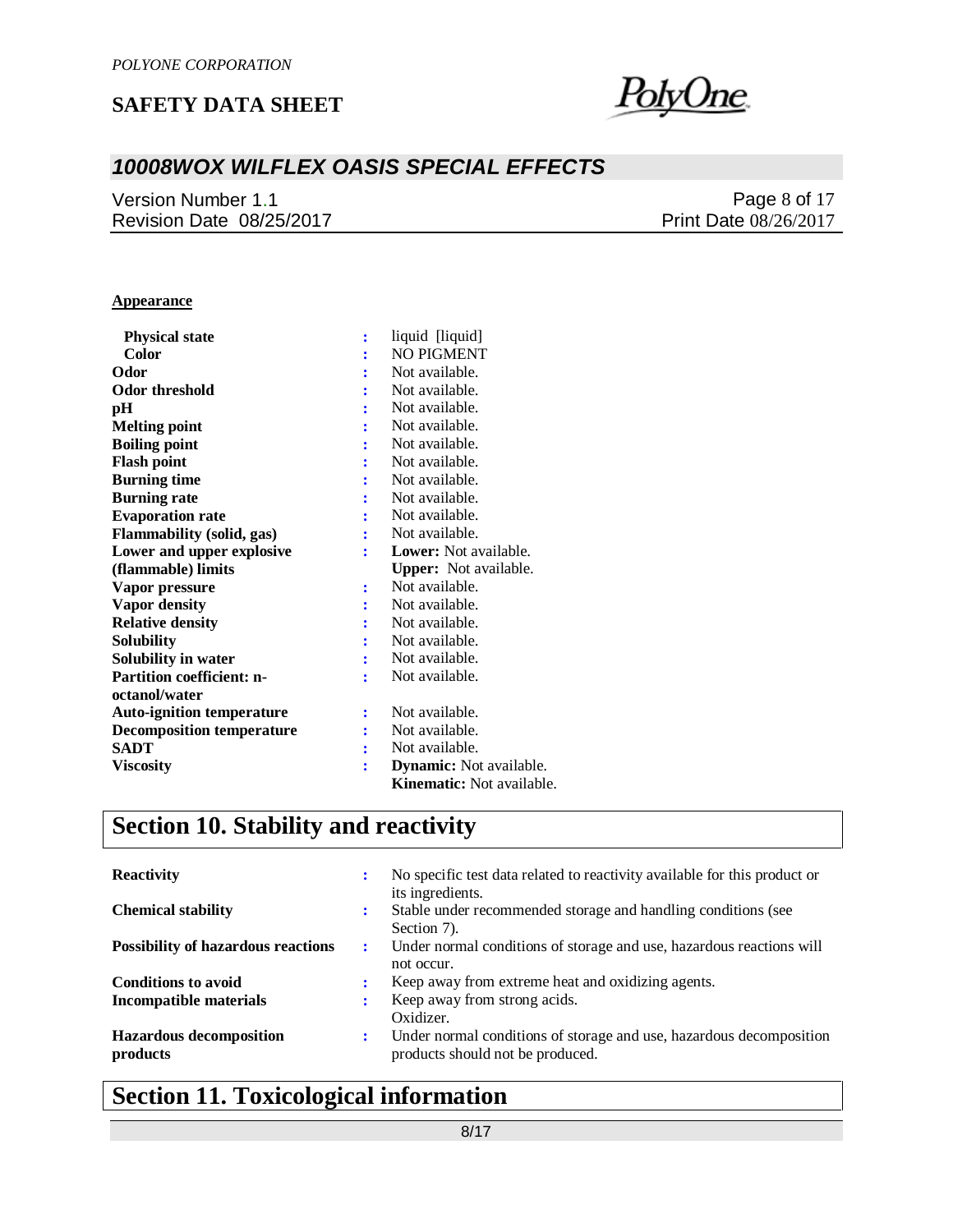

## *10008WOX WILFLEX OASIS SPECIAL EFFECTS*

Version Number 1.1 Revision Date 08/25/2017

Page 9 of 17 Print Date 08/26/2017

This mixture has not been evaluated as a whole for health effects. Exposure effects listed are based on existing health data for the individual components which comprise the mixture.

#### **Information on toxicological effects**

#### **Acute toxicity**

| <b>Product/ingredient name</b> | <b>Result</b> | <b>Species</b>             | <b>Dose</b>               | <b>Exposure</b>          |
|--------------------------------|---------------|----------------------------|---------------------------|--------------------------|
| 1,2-Propanediol                |               |                            |                           |                          |
|                                | LD50 Oral     | Rat                        | $20,000$ mg/kg            | $\overline{\phantom{0}}$ |
|                                | LD50 Dermal   | Rabbit                     | $20,800$ mg/kg            | ۰                        |
|                                | LD50 Dermal   | Rabbit                     | $20,800$ mg/kg            | -                        |
| <b>Chlorinated Paraffins</b>   |               |                            |                           |                          |
|                                | LD50 Oral     | Rat                        | $26,100 \,\mathrm{mg/kg}$ |                          |
| Urea                           |               |                            |                           |                          |
|                                | LD50 Oral     | Rat                        | $8,471 \text{ mg/kg}$     |                          |
| <b>Conclusion/Summary</b>      |               | Mixture. Not fully tested. |                           |                          |

### **Irritation/Corrosion**

| <b>Product/ingredient name</b> | <b>Result</b> | <b>Species</b> | <b>Score</b> | <b>Exposure</b> | <b>Observation</b>       |
|--------------------------------|---------------|----------------|--------------|-----------------|--------------------------|
| 1,2-Propanediol                | Skin - Mild   | Woman          |              | 96 hrs          | $\blacksquare$           |
|                                | irritant      |                |              |                 |                          |
|                                | Skin - Mild   | Human          |              | 168 hrs         | $\blacksquare$           |
|                                | irritant      |                |              |                 |                          |
|                                | Skin -        | Human          |              | 72 hrs          | $\sim$                   |
|                                | Moderate      |                |              |                 |                          |
|                                | irritant      |                |              |                 |                          |
|                                | Eyes - Mild   | Rabbit         |              |                 | $\overline{\phantom{a}}$ |
|                                | irritant      |                |              |                 |                          |
|                                | Eyes - Mild   | Rabbit         |              | $24$ hrs        | $\blacksquare$           |
|                                | irritant      |                |              |                 |                          |
|                                | Skin -        | Child          |              | 96 hrs          | $\blacksquare$           |
|                                | Moderate      |                |              |                 |                          |
|                                | irritant      |                |              |                 |                          |
| <b>Chlorinated Paraffins</b>   | Eyes - Mild   | Rabbit         |              |                 | $\overline{\phantom{a}}$ |
|                                | irritant      |                |              |                 |                          |
|                                | Skin - Mild   | Rat            |              | 24 hrs          | $\blacksquare$           |
|                                | irritant      |                |              |                 |                          |
| Urea                           | Skin -        | Human          |              | 24 hrs          | $\overline{\phantom{a}}$ |
|                                | Moderate      |                |              |                 |                          |
|                                | irritant      |                |              |                 |                          |
|                                | Skin - Mild   | Human          |              | 72 hrs          | $\blacksquare$           |
|                                | irritant      |                |              |                 |                          |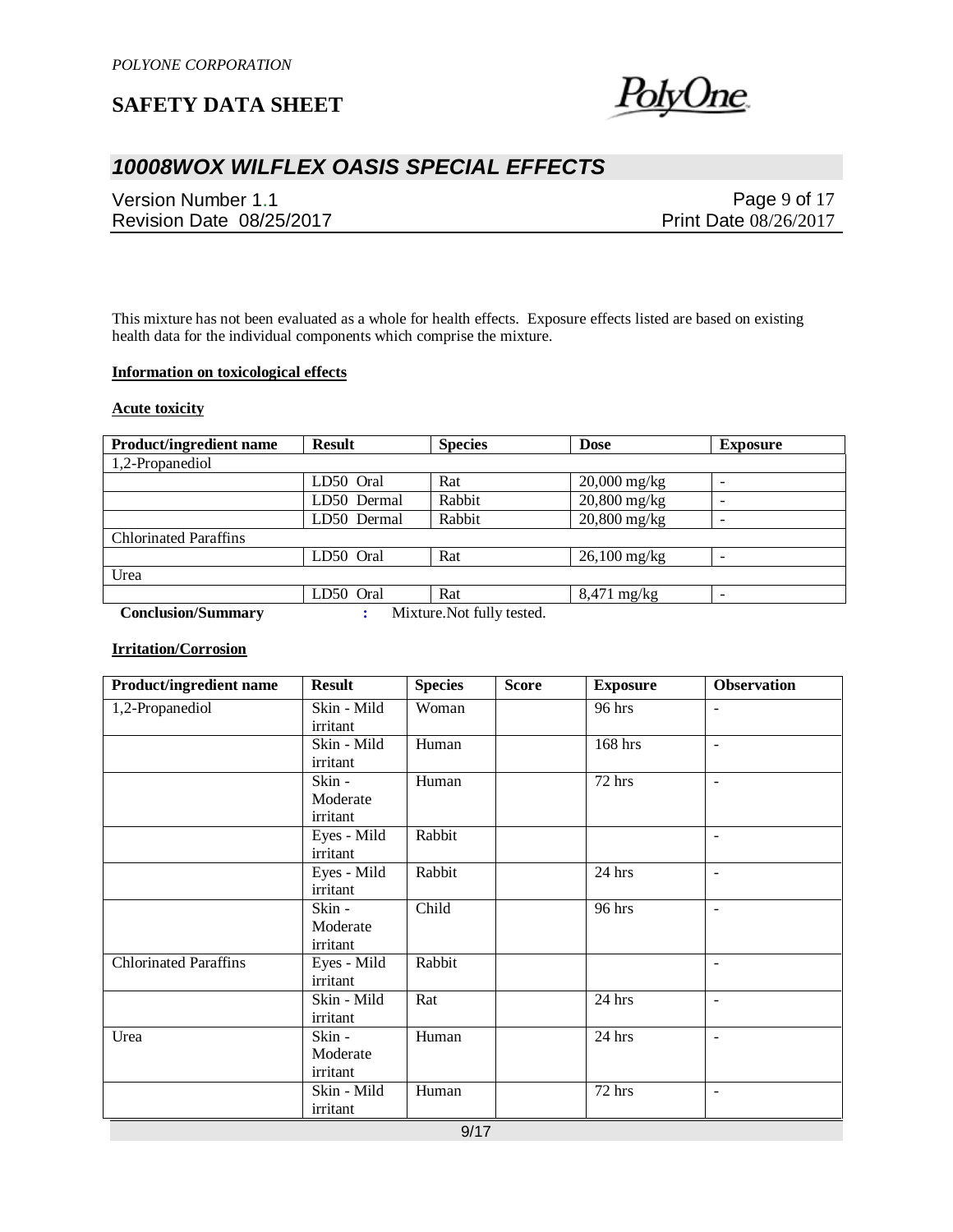<u>PolyOne</u>

## *10008WOX WILFLEX OASIS SPECIAL EFFECTS*

Version Number 1.1 Revision Date 08/25/2017

Page 10 of 17 Print Date 08/26/2017

| <b>Conclusion/Summary</b><br><b>Skin</b><br><b>Eyes</b><br><b>Respiratory</b>      | ÷<br>÷<br>÷    | Mixture. Not fully tested.<br>Mixture. Not fully tested.<br>Mixture. Not fully tested.                                                                                                        |
|------------------------------------------------------------------------------------|----------------|-----------------------------------------------------------------------------------------------------------------------------------------------------------------------------------------------|
| Sensitization<br><b>Conclusion/Summary</b><br>Skin<br><b>Respiratory</b>           | ÷<br>÷         | Mixture. Not fully tested.<br>Mixture. Not fully tested.                                                                                                                                      |
| <b>Mutagenicity</b>                                                                |                |                                                                                                                                                                                               |
| <b>Conclusion/Summary</b>                                                          | ÷              | Mixture. Not fully tested.                                                                                                                                                                    |
| <b>Carcinogenicity</b>                                                             |                |                                                                                                                                                                                               |
| <b>Conclusion/Summary</b>                                                          | ÷              | Mixture. Not fully tested.                                                                                                                                                                    |
| <b>Reproductive toxicity</b>                                                       |                |                                                                                                                                                                                               |
| <b>Conclusion/Summary</b>                                                          | $\ddot{\cdot}$ | Mixture. Not fully tested.                                                                                                                                                                    |
| <b>Teratogenicity</b>                                                              |                |                                                                                                                                                                                               |
| <b>Conclusion/Summary</b>                                                          | ÷              | Mixture. Not fully tested.                                                                                                                                                                    |
| <b>Specific target organ toxicity (single exposure)</b><br>Not available.          |                |                                                                                                                                                                                               |
| <b>Specific target organ toxicity (repeated exposure)</b><br>Not available.        |                |                                                                                                                                                                                               |
| <b>Aspiration hazard</b><br>Not available.                                         |                |                                                                                                                                                                                               |
| Information on likely routes of<br>exposure                                        | $\mathbf{L}$   | Not available.                                                                                                                                                                                |
| <b>Potential acute health effects</b>                                              |                |                                                                                                                                                                                               |
| <b>Eye contact</b><br><b>Inhalation</b><br><b>Skin contact</b><br><b>Ingestion</b> | :<br>÷         | Causes serious eye irritation.<br>No known significant effects or critical hazards.<br>No known significant effects or critical hazards.<br>No known significant effects or critical hazards. |
|                                                                                    |                |                                                                                                                                                                                               |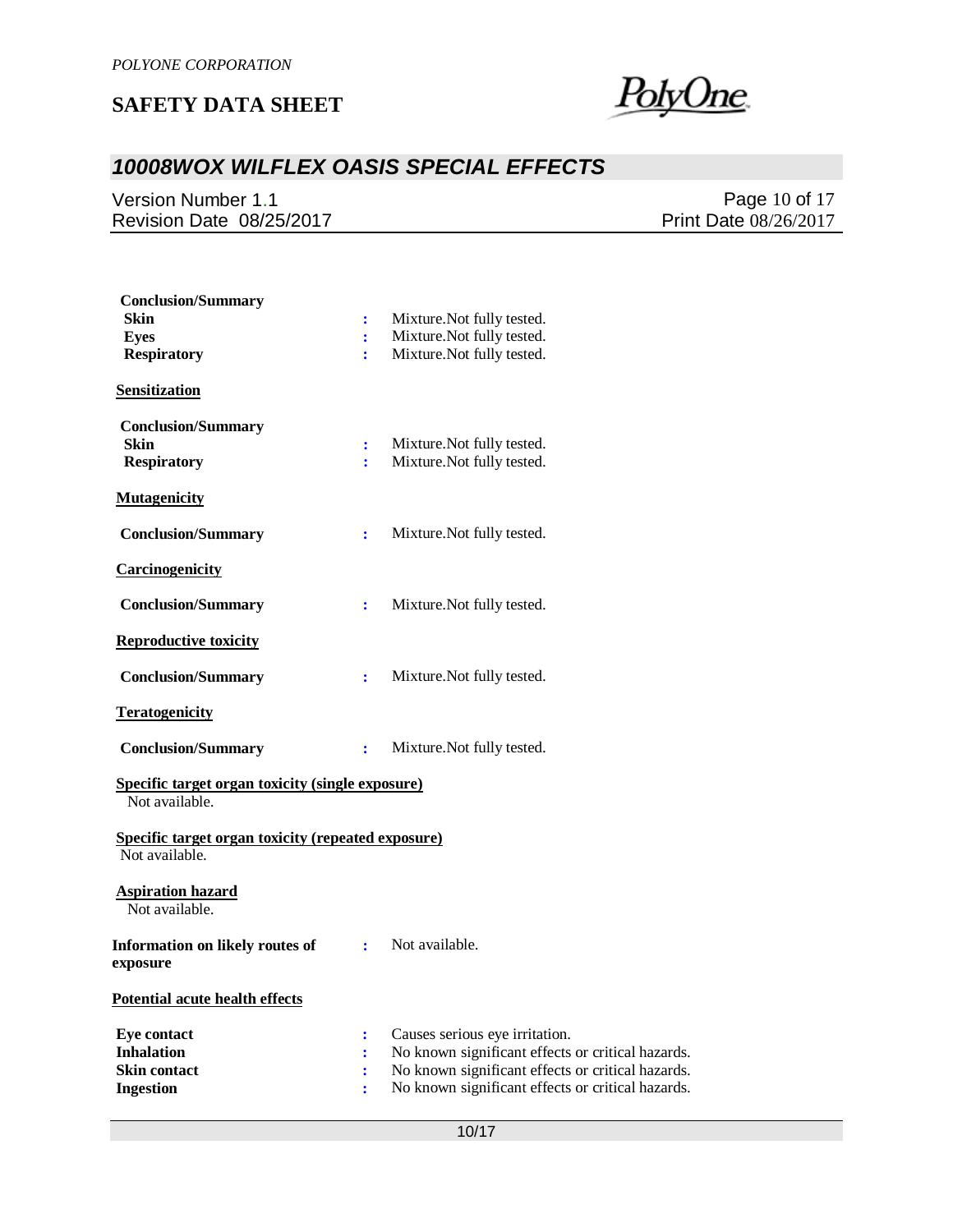PolyUne

## *10008WOX WILFLEX OASIS SPECIAL EFFECTS*

Version Number 1.1 Revision Date 08/25/2017

Page 11 of 17 Print Date 08/26/2017

#### **Symptoms related to the physical, chemical and toxicological characteristics**

| Eye contact         | Adverse symptoms may include the following:<br>pain or irritation<br>watering<br>redness |
|---------------------|------------------------------------------------------------------------------------------|
| <b>Inhalation</b>   | No specific data.                                                                        |
| <b>Skin contact</b> | No specific data.                                                                        |
| <b>Ingestion</b>    | No specific data.                                                                        |

**Delayed and immediate effects as well as chronic effects from short and long-term exposure**

#### **Short term exposure**

| <b>Potential immediate effects</b><br><b>Potential delayed effects</b> |                | Not available.<br>Not available.                  |
|------------------------------------------------------------------------|----------------|---------------------------------------------------|
| Long term exposure                                                     |                |                                                   |
| <b>Potential immediate effects</b><br><b>Potential delayed effects</b> |                | Not available.<br>Not available.                  |
| <b>Potential chronic health effects</b>                                |                |                                                   |
| <b>Conclusion/Summary</b>                                              | $\ddot{\cdot}$ | Mixture. Not fully tested.                        |
| <b>General</b>                                                         | ÷              | No known significant effects or critical hazards. |
| Carcinogenicity                                                        | ፡              | No known significant effects or critical hazards. |
| <b>Mutagenicity</b>                                                    | ÷              | No known significant effects or critical hazards. |
| <b>Teratogenicity</b>                                                  |                | No known significant effects or critical hazards. |
|                                                                        |                |                                                   |
| <b>Developmental effects</b>                                           |                | No known significant effects or critical hazards. |

#### **Numerical measures of toxicity**

#### **Acute toxicity estimates**

Not available.

# **Section 12. Ecological information**

#### **Toxicity**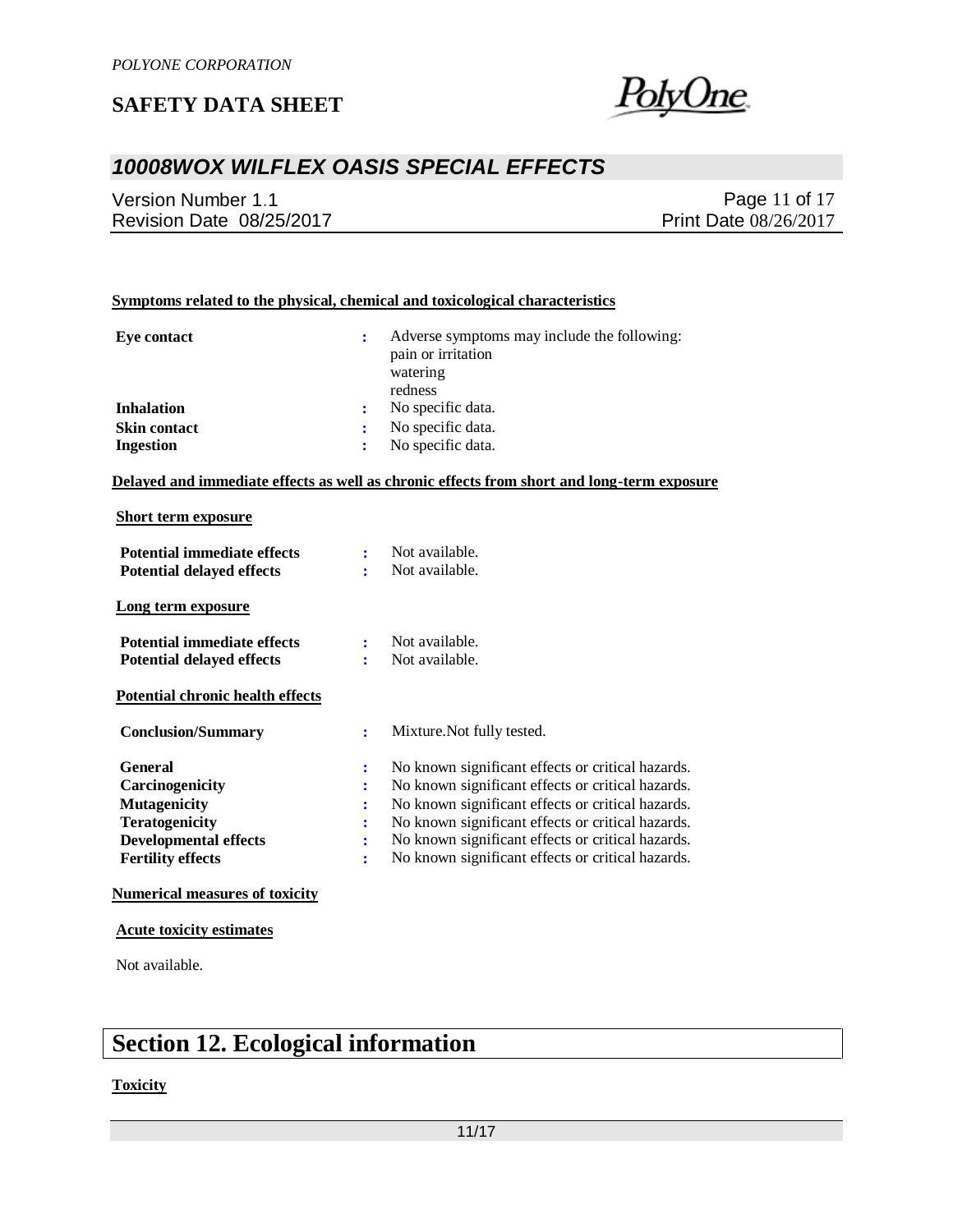

## *10008WOX WILFLEX OASIS SPECIAL EFFECTS*

Version Number 1.1 Revision Date 08/25/2017

Page 12 of 17 Print Date 08/26/2017

| <b>Product/ingredient name</b> | <b>Result</b>                                            | <b>Species</b>                        | <b>Exposure</b>   |
|--------------------------------|----------------------------------------------------------|---------------------------------------|-------------------|
| 1,2-Propanediol                |                                                          |                                       |                   |
|                                | Acute LC50 710,000 µg/l Fresh<br>water                   | Fish - Fish                           | 96h               |
|                                | Acute LC50 34,060 mg/l Fresh<br>water                    | Fish - Fish                           | 96h               |
|                                | Acute LC50 55,770,000 µg/l Fresh<br>water                | Fish - Fish                           | 96 h              |
|                                | Acute $EC50 > 10,000,000 \mu g/l$<br>Fresh water         | Aquatic invertebrates.<br>Daphnia     | 48 h              |
|                                | Acute $EC50 > 1,000$ mg/l Fresh<br>water                 | Aquatic invertebrates.<br>Daphnia     | 48h               |
|                                | Acute LC50 1,020,000 µg/l Fresh<br>water                 | Aquatic invertebrates.<br>Crustaceans | 48h               |
|                                | Acute LC50 15,052 mg/l Fresh<br>water                    | Aquatic invertebrates.<br>Crustaceans | 48h               |
|                                | Acute LC50 4,919 mg/l Fresh<br>water                     | Aquatic invertebrates.<br>Crustaceans | 48h               |
|                                | Acute LC50 5,122 mg/l Fresh<br>water                     | Aquatic invertebrates.<br>Crustaceans | 48h               |
|                                | Acute LC50 18,340,000 µg/l Fresh<br>water                | Aquatic invertebrates.<br>Crustaceans | 48h               |
|                                | Acute $EC50 > 1,000$ mg/l Fresh<br>water                 | Aquatic invertebrates.<br>Daphnia     | 48h               |
|                                | Acute $\overline{EC50}$ > 110 mg/l Fresh<br>water        | Aquatic invertebrates.<br>Daphnia     | 48h               |
| <b>Chlorinated Paraffins</b>   |                                                          |                                       |                   |
|                                | Acute $LC50 > 5,000,000 \mu g/l$<br>Marine water         | Fish - Fish                           | 96 h              |
|                                | Acute $\overline{LC50}$ > 5,000,000 µg/l<br>Marine water | Fish - Fish                           | 96 h              |
|                                | Acute LC50 > 10,000,000 µg/l<br>Marine water             | Fish - Fish                           | 96 h              |
| Urea                           |                                                          |                                       |                   |
|                                | Acute LC50 5,000 µg/l Fresh water                        | Fish - Fish                           | $\overline{96}$ h |
|                                | Acute LC50 22.5 mg/l                                     | Fish - Mozambique<br>tilapia          | 96h               |
|                                | Acute LC50 23,400 µg/l Fresh<br>water                    | Fish - Fish                           | 96 h              |
|                                | Acute LC50 16,700 µg/l Fresh<br>water                    | Fish - Fish                           | 96 h              |
|                                | Acute LC50 64,700 µg/l Fresh<br>water                    | Fish - Fish                           | 96 h              |
|                                | Acute LC50 0.0225 µg/l Fresh<br>water                    | Fish - Fish                           | 96h               |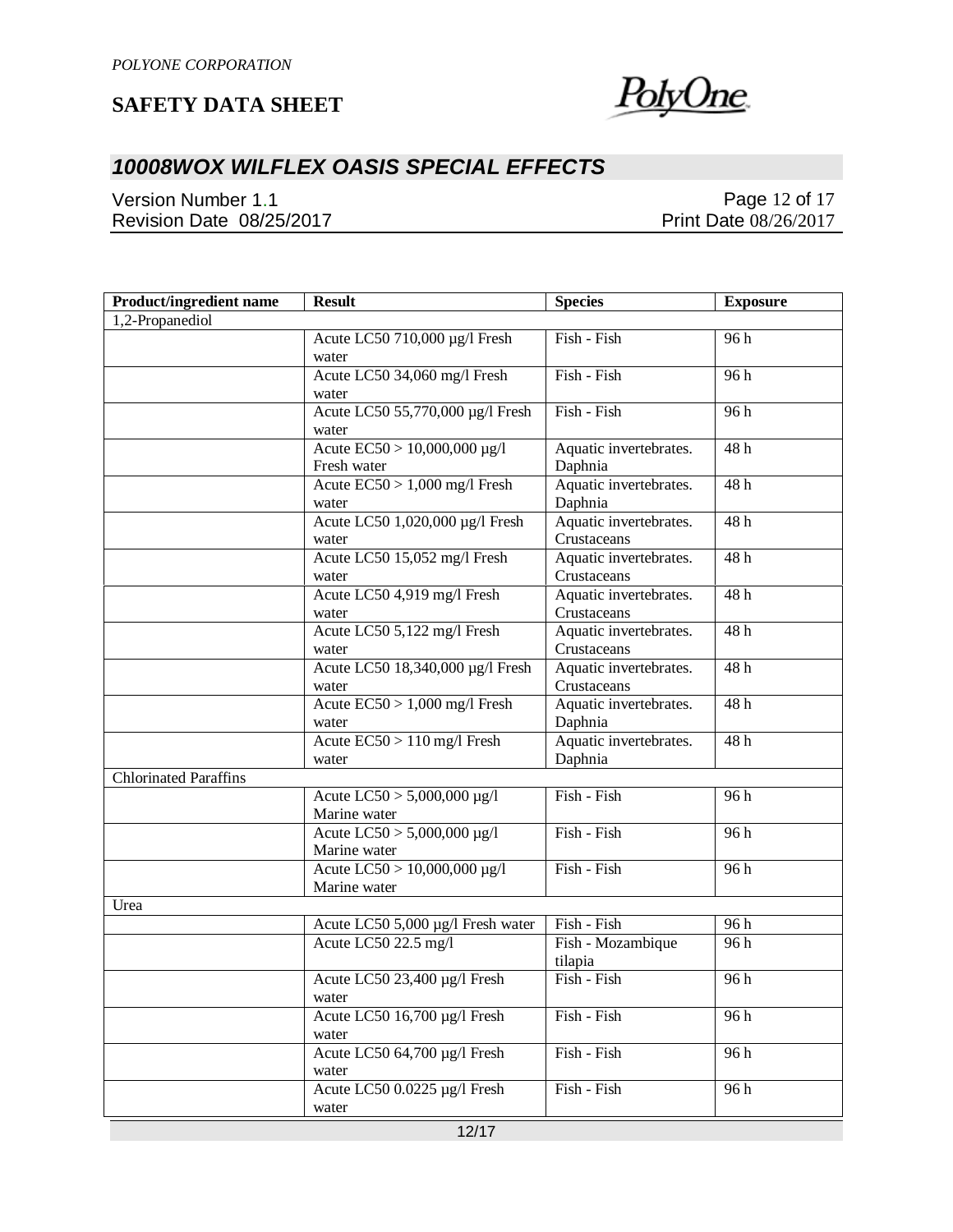

## *10008WOX WILFLEX OASIS SPECIAL EFFECTS*

Version Number 1.1 Revision Date 08/25/2017

Page 13 of 17 Print Date 08/26/2017

| Acute EC50 3,910,000 µg/l Fresh | Aquatic invertebrates. | 48 h            |
|---------------------------------|------------------------|-----------------|
| water                           | Daphnia                |                 |
| Acute EC50 $6,573.1$ mg/l Fresh | Aquatic invertebrates. | 48 h            |
| water                           | Crustaceans            |                 |
| Acute EC50 6,573.1 mg/l Fresh   | Aquatic invertebrates. | 48 h            |
| water                           | Crustaceans            |                 |
| Chronic NOEC 2,000 mg/l Fresh   | Fish - Fish            | 30 <sub>d</sub> |
| water                           |                        |                 |

**Conclusion/Summary :** Not available.

#### **Persistence and degradability**

**Conclusion/Summary :** Not available.

#### **Bioaccumulative potential**

| <b>Product/ingredient name</b> | LogPow                   | <b>BCF</b> | <b>Potential</b> |
|--------------------------------|--------------------------|------------|------------------|
| 1.2-Propanediol                | $-1.070.085$             |            | low              |
| <b>Chlorinated Paraffins</b>   | 7.46 - 11.48             |            | high             |
| Urea                           | $\mathcal{L}$<br>$-1.73$ |            | low              |

#### **Mobility in soil**

| Soil/water partition coefficient | Not available.                                    |
|----------------------------------|---------------------------------------------------|
| (KOC)                            |                                                   |
| Other adverse effects            | No known significant effects or critical hazards. |

## **Section 13. Disposal considerations**

**Disposal methods :** The generation of waste should be avoided or minimized wherever possible. Disposal of this product, solutions and any by-products should at all times comply with the requirements of environmental protection and waste disposal legislation and any regional local authority requirements. Dispose of surplus and non-recyclable products via a licensed waste disposal contractor. Waste should not be disposed of untreated to the sewer unless fully compliant with the requirements of all authorities with jurisdiction. Waste packaging should be recycled. Incineration or landfill should only be considered when recycling is not feasible. This material and its container must be disposed of in a safe way. Care should be taken when handling emptied containers that have not been cleaned or rinsed out. Empty containers or liners may retain some product residues. Avoid dispersal of spilled material and runoff and contact with soil, waterways, drains and sewers.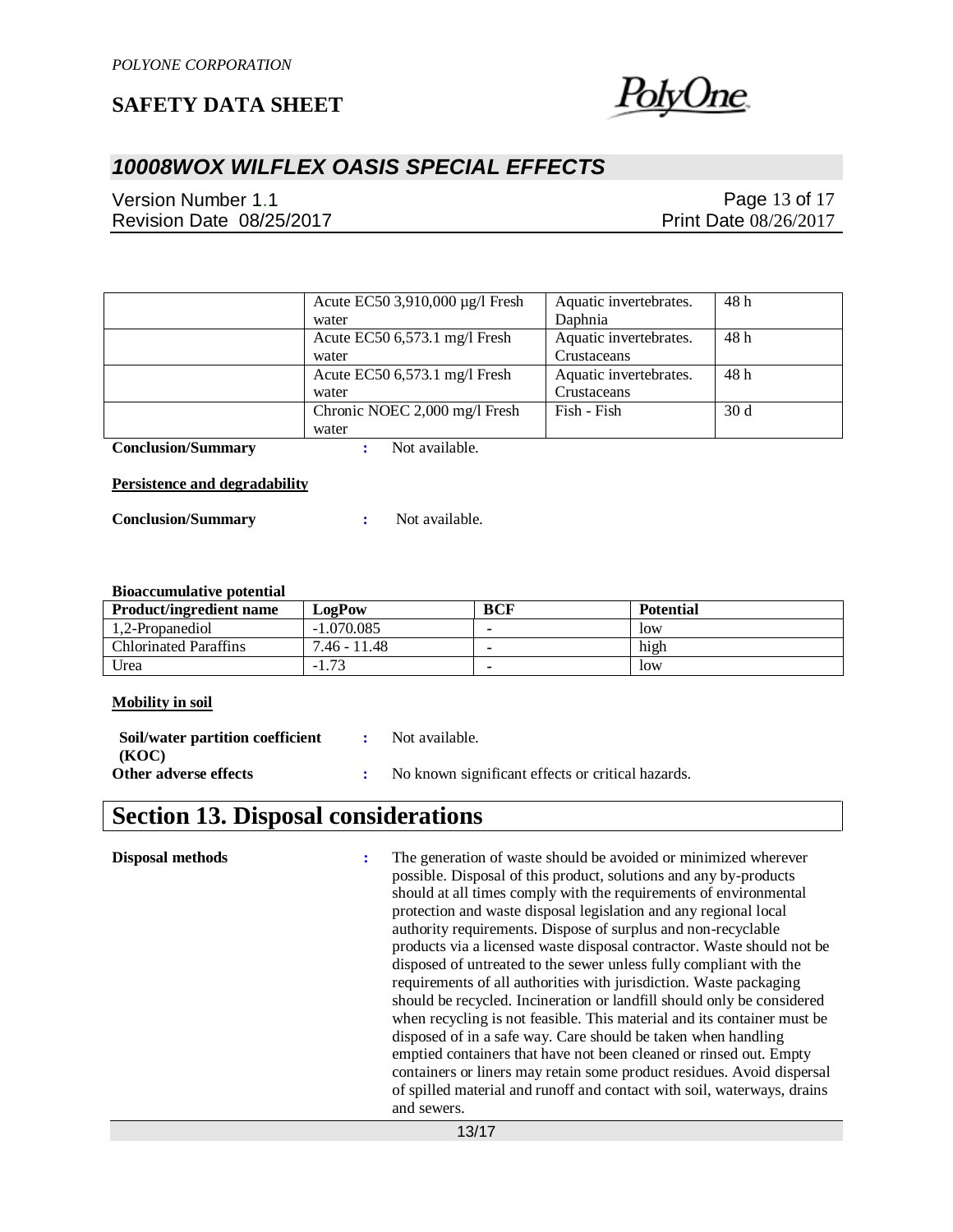

## *10008WOX WILFLEX OASIS SPECIAL EFFECTS*

Version Number 1.1 Revision Date 08/25/2017

Page 14 of 17 Print Date 08/26/2017

**United States - RCRA Acute hazardous waste "P" List:** Not listed

**United States - RCRA Toxic hazardous waste "U" List:** Not listed

## **Section 14. Transport information**

| <b>U.S.DOT 49CFR</b><br>Ground/Air/Water | $\ddot{\phantom{0}}$      | Not regulated for transportation.     |
|------------------------------------------|---------------------------|---------------------------------------|
| International Air<br><b>ICAO/JATA</b>    | ÷                         | Consult mode specific transport rules |
| International Water<br>IMO/IMDG          | $\mathbb{R}^{\mathbb{Z}}$ | Consult mode specific transport rules |

# **Section 15. Regulatory information**

| <b>U.S. Federal regulations</b> | ÷ | United States - TSCA 12(b) - Chemical export notification: None                  |
|---------------------------------|---|----------------------------------------------------------------------------------|
|                                 |   | of the components are listed.                                                    |
|                                 |   | United States - TSCA 4(a) - Final Test Rules: Not listed                         |
|                                 |   | United States - TSCA 4(a) - ITC Priority list: Not listed                        |
|                                 |   | United States - TSCA 4(a) - Proposed test rules: Not listed                      |
|                                 |   | United States - TSCA 4(f) - Priority risk review: Not listed                     |
|                                 |   | United States - TSCA $5(a)2$ - Final significant new use rules: Not<br>listed    |
|                                 |   | United States - TSCA $5(a)2$ - Proposed significant new use rules:<br>Not listed |
|                                 |   | United States - TSCA 5(e) - Substances consent order: Not listed                 |
|                                 |   | United States - TSCA 6 - Final risk management: Not listed                       |
|                                 |   | United States - TSCA 6 - Proposed risk management: Not listed                    |
|                                 |   | United States - TSCA 8(a) - Dioxin/Furane precusor: Not listed                   |
|                                 |   | United States - TSCA 8(a) - Chemical Data Reporting (CDR): Not<br>determined     |
|                                 |   |                                                                                  |
|                                 |   | United States - TSCA 8(a) - Preliminary assessment report<br>(PAIR): Not listed  |
|                                 |   | United States - TSCA 8(c) - Significant adverse reaction (SAR):                  |
|                                 |   | Not listed                                                                       |
|                                 |   | United States - TSCA 8(d) - Health and safety studies: Not listed                |
|                                 |   | United States - TSCA 8(a) - Chemical risk rules: Not listed                      |
|                                 |   | United States - EPA Clean water act (CWA) section 307 - Priority                 |
|                                 |   | pollutants: Listed Benzene, methyl-                                              |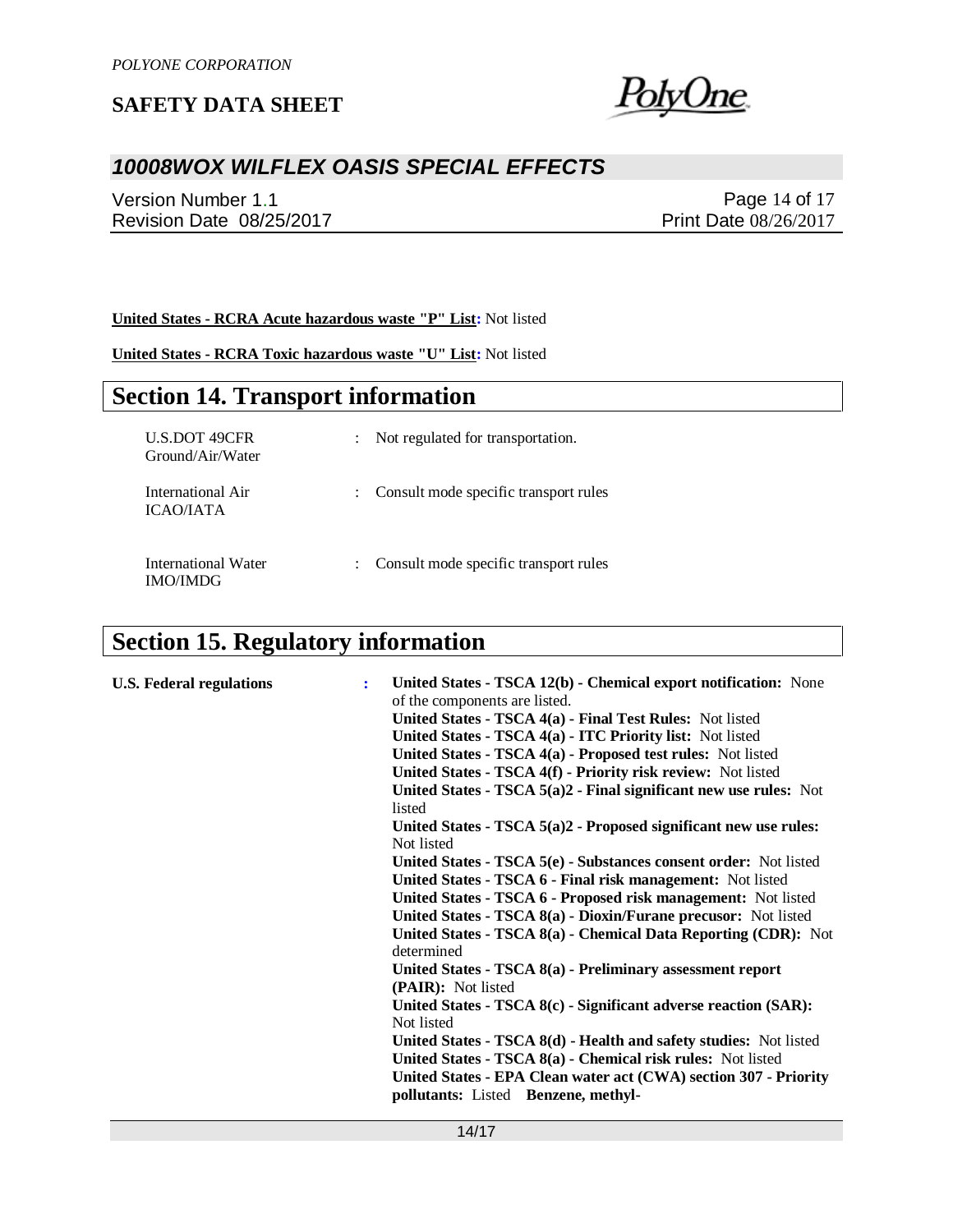

## *10008WOX WILFLEX OASIS SPECIAL EFFECTS*

| Version Number 1.1       | Page 15 of 17                |
|--------------------------|------------------------------|
| Revision Date 08/25/2017 | <b>Print Date 08/26/2017</b> |

**United States - EPA Clean water act (CWA) section 311 - Hazardous substances:** Listed **United States - EPA Clean air act (CAA) section 112 - Accidental release prevention - Flammable substances:** Not listed **United States - EPA Clean air act (CAA) section 112 - Accidental release prevention - Toxic substances:** Not listed **United States - Department of commerce - Precursor chemical:**  Not listed

| <b>Clean Air Act Section 112(b)</b><br><b>Hazardous Air Pollutants (HAPs)</b>     | ÷           | Listed     |
|-----------------------------------------------------------------------------------|-------------|------------|
| <b>Clean Air Act Section 602 Class I</b>                                          |             | Not listed |
| <b>Substances</b><br><b>Clean Air Act Section 602 Class II</b>                    | $\bullet$ . | Not listed |
| <b>Substances</b><br><b>DEA List I Chemicals (Precursor</b><br><b>Chemicals</b> ) |             | Not listed |
| <b>DEA List II Chemicals (Essential</b><br><b>Chemicals</b> )                     |             | Not listed |

#### **US. EPA CERCLA Hazardous Substances (40 CFR 302)**

not applicable

#### **SARA 311/312**

**Classification :** Immediate (acute) health hazard

#### **Composition/information on ingredients**

| <b>Name</b>                  | $\frac{6}{9}$ | <b>Classification</b> |
|------------------------------|---------------|-----------------------|
| 1,2-Propanediol              | $1 - 5$       | AH                    |
|                              |               |                       |
| <b>Chlorinated Paraffins</b> | $10 - 30$     | AH                    |
| Urea                         | $5 - 10$      | AH                    |

### **SARA 313**

Not applicable.

### **State regulations**

| <b>Massachusetts</b> | None of the components are listed.   |
|----------------------|--------------------------------------|
| <b>New York</b>      | None of the components are listed.   |
| <b>New Jersey</b>    | The following components are listed: |

15/17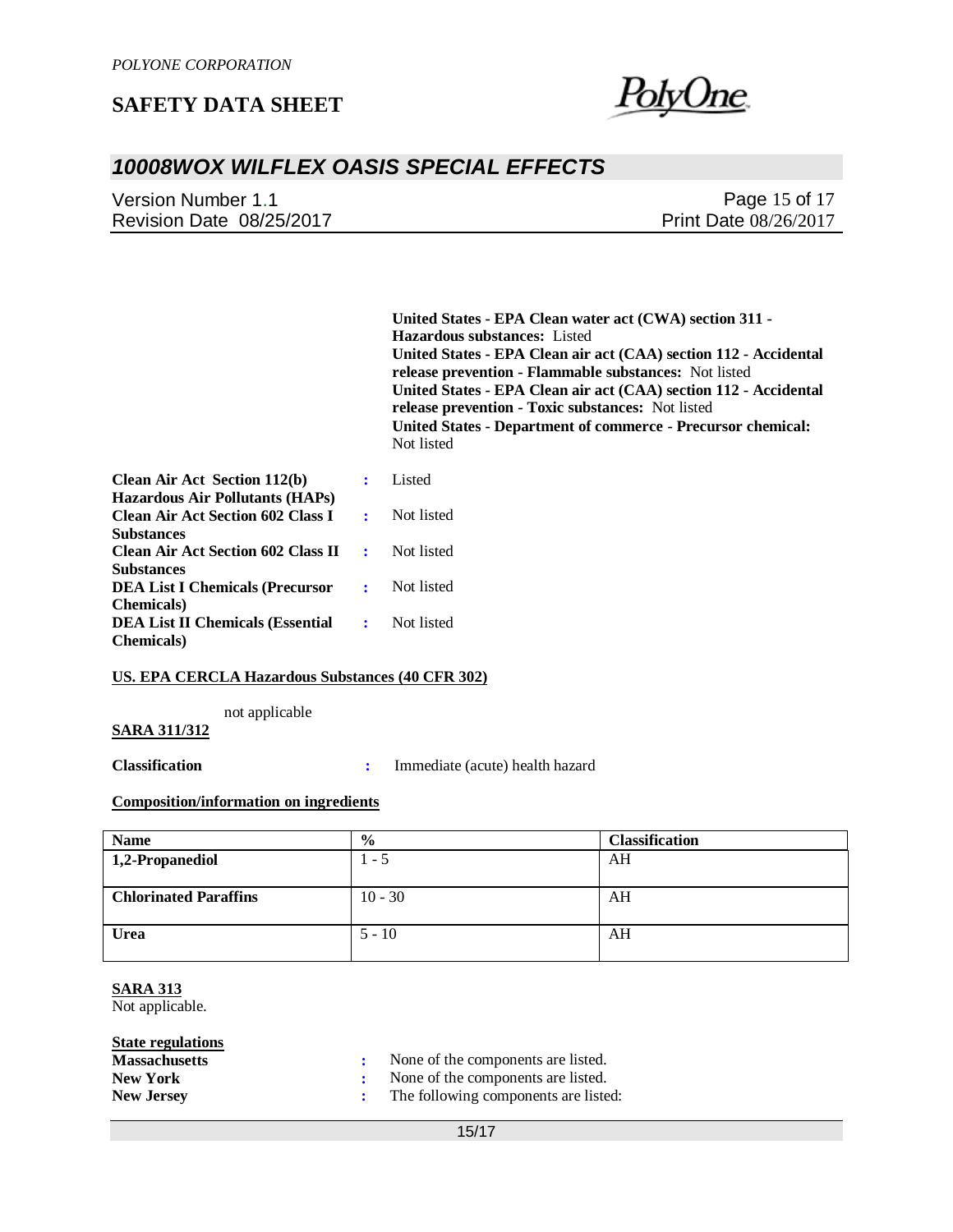

## *10008WOX WILFLEX OASIS SPECIAL EFFECTS*

Version Number 1.1 Revision Date 08/25/2017

Page 16 of 17 Print Date 08/26/2017

 1,2-Propanediol **Pennsylvania :** The following components are listed: 1,2-Propanediol

#### **California Prop. 65**

This PolyOne product does not contain any chemical known to the State of California to cause cancer, or birth defects or other reproductive harm, in concentrations that require a warning notice under California's Proposition 65. This statement relies in part on information provided by the buyer of this PolyOne product. PolyOne does not control or have complete knowledge of the end uses to which that buyer or any other entity in the chain of distribution and marketing may put this PolyOne product. Therefore, the buyer of this PolyOne product, each entity that uses this PolyOne product in formulating another product, and each entity in the chain of distribution and marketing of any product that includes the material in this PolyOne product must make its own decision as to giving a Proposition 65 warning.

| United States inventory (TSCA 8b) |  | All components are listed or exempted. |  |
|-----------------------------------|--|----------------------------------------|--|
|-----------------------------------|--|----------------------------------------|--|

| <b>Canada inventory</b>          |   | Not determined.                        |
|----------------------------------|---|----------------------------------------|
| <b>International regulations</b> |   |                                        |
| <b>Inventory list</b>            |   |                                        |
| <b>Australia</b>                 | ÷ | Not determined.                        |
| Canada                           | ÷ | Not determined.                        |
| China                            | ٠ | Not determined.                        |
| <b>Europe inventory</b>          | ÷ | All components are listed or exempted. |
| Japan                            | ÷ | Not determined.                        |
| <b>New Zealand</b>               | ÷ | Not determined.                        |
| <b>Philippines</b>               |   | Not determined.                        |
| <b>Republic of Korea</b>         | ÷ | Not determined.                        |
| <b>Taiwan</b>                    | ÷ | Not determined.                        |
| Turkey                           | ٠ | Not determined.                        |
| <b>United States</b>             |   | All components are listed or exempted. |

### **Section 16. Other information**

#### **Hazardous Material Information System (U.S.A.) :**

| Health <sup>1</sup>     |  |
|-------------------------|--|
| <b>Flammability</b>     |  |
| <b>Physical hazards</b> |  |
|                         |  |

**Caution: HMIS® ratings are based on a 0-4 rating scale, with 0 representing minimal hazards or risks, and 4 representing significant hazards or risks Although HMIS® ratings are not required on SDSs under 29 CFR 1910.1200, the preparer may choose to provide them. HMIS® ratings are to be used with a fully implemented HMIS® program. HMIS® is a registered mark of the National Paint & Coatings Association**